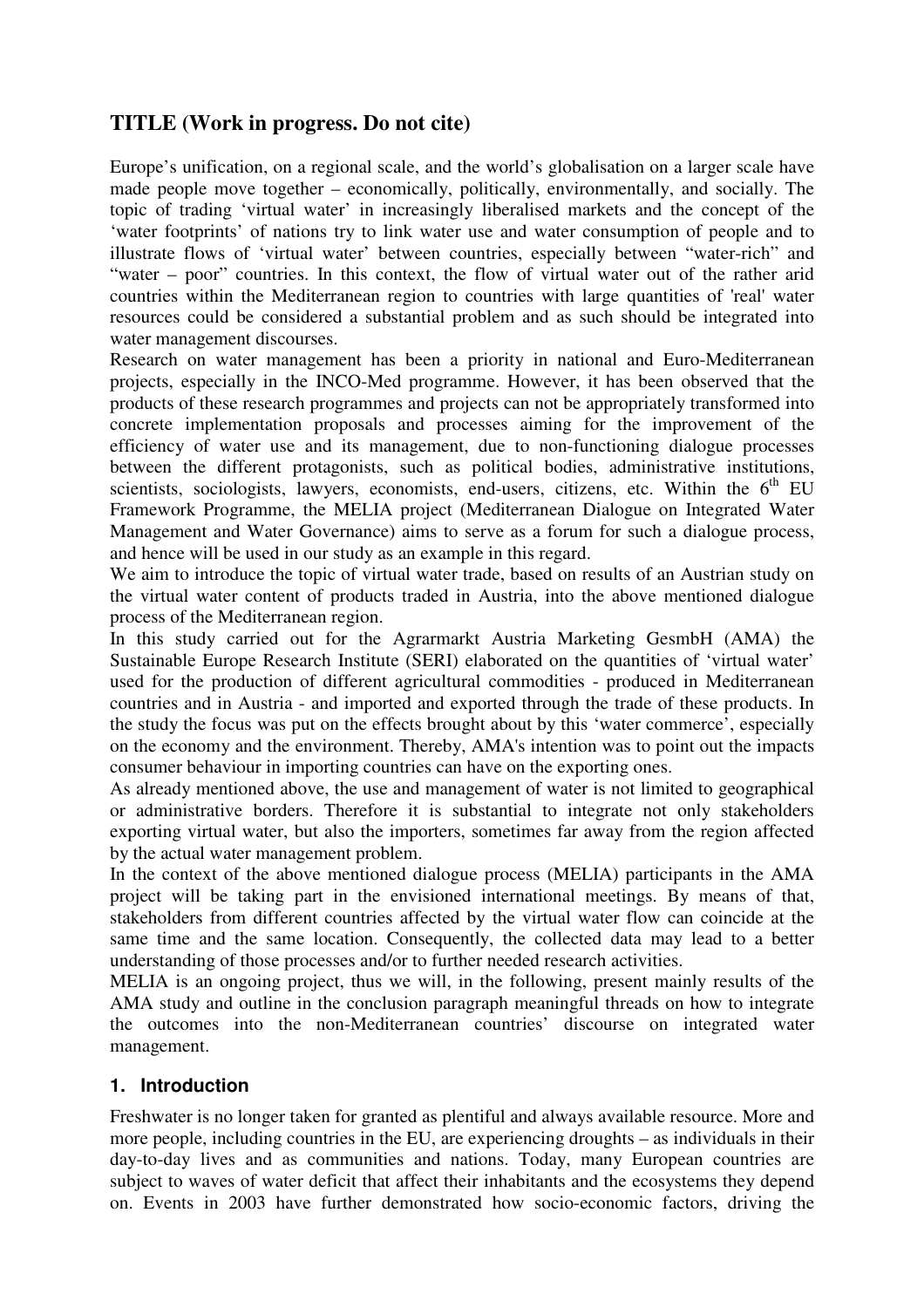demand for water, have even made the wettest parts of Europe vulnerable to drought. In addition to drought impacts, overexploitation of water resources in some European countries and in the Mediterranean in general, especially for agriculture, increases the risk of water deficit.

The problem of water deficit resulting from resource overexploitation is further exacerbated by global warming which is likely to increase the variability of precipitation patterns, thereby changing the patterns of water availability on a quantitative, temporal and/or regional basis.

Therefore, the upper most level of water management is supposedly the global responsibility for shifts in the worldwide water distribution on a worldwide level.

Against this background the topic of virtual water trade has emerged as a strategic instrument in water policy and has become more and more important. The World Water Council dedicated a session of the 3<sup>rd</sup> World Water Forum to this issue and subsequently organised a broad e-conference already in 2003.

Virtual water trade as such is not a new concept, but with the increasing awareness of water scarcity it has gained more attention – as a possible optimisation instrument for the use of water as a scarce commodity in terms of sustainable and integrated water management.

The strength of the virtual water concept is that it embraces the whole water management in a country and allows for a deeper understanding of water use through e.g. consumer behaviour or broader optimisation of water allocation between different water users by incorporating access to external water resources through virtual water trade. The virtual water concepts thus can become, similar as the footprint concept of material flows, a practical policy tool.

# **2. Virtual water**

# 1.1. The concept

By definition, virtual water is the volume of water required to produce a commodity or service (Chapagain and Hoekstra, 2004). Allan introduced this concept in the early 1990s (Allan, 1993, 1994) looking for an at least partial solution to problems of water scarcity in the Middle East. Following his idea a country could import virtual water through the import of food imports, in order to release the pressure on the scarcely available domestic water resources. Hence, the import of virtual water can be seen as additional water source for a country. At the same time, a country importing high amounts of virtual water from other parts of the world is in a certain kind of dependency relationship. The degree of dependency can be calculated by comparing the amounts of virtual water being imported and exported throughout a year.

Actually, the concept of virtual water enables to examine the actual water scarcity of a country from a new point of view. Chapagain and Hoekstra (2003a) and Haddadin (2003) calculated the imports of virtual water of Jordan, showing that water withdrawals from domestic water sources of 1 billion cubic metres a year are facing imports of virtual water of about 5 to 7 billion cubic metre. Following international theory, in an open economy a country with abundant water resources would trade water-intensive products exchanging them for products that need resources that are scarcely available. Vice versa, countries with scarce water resources would seek to import water-intensive products and export goods the production of which requires less amounts of water. Consequently, the pressure on the own water reserves would be relieved.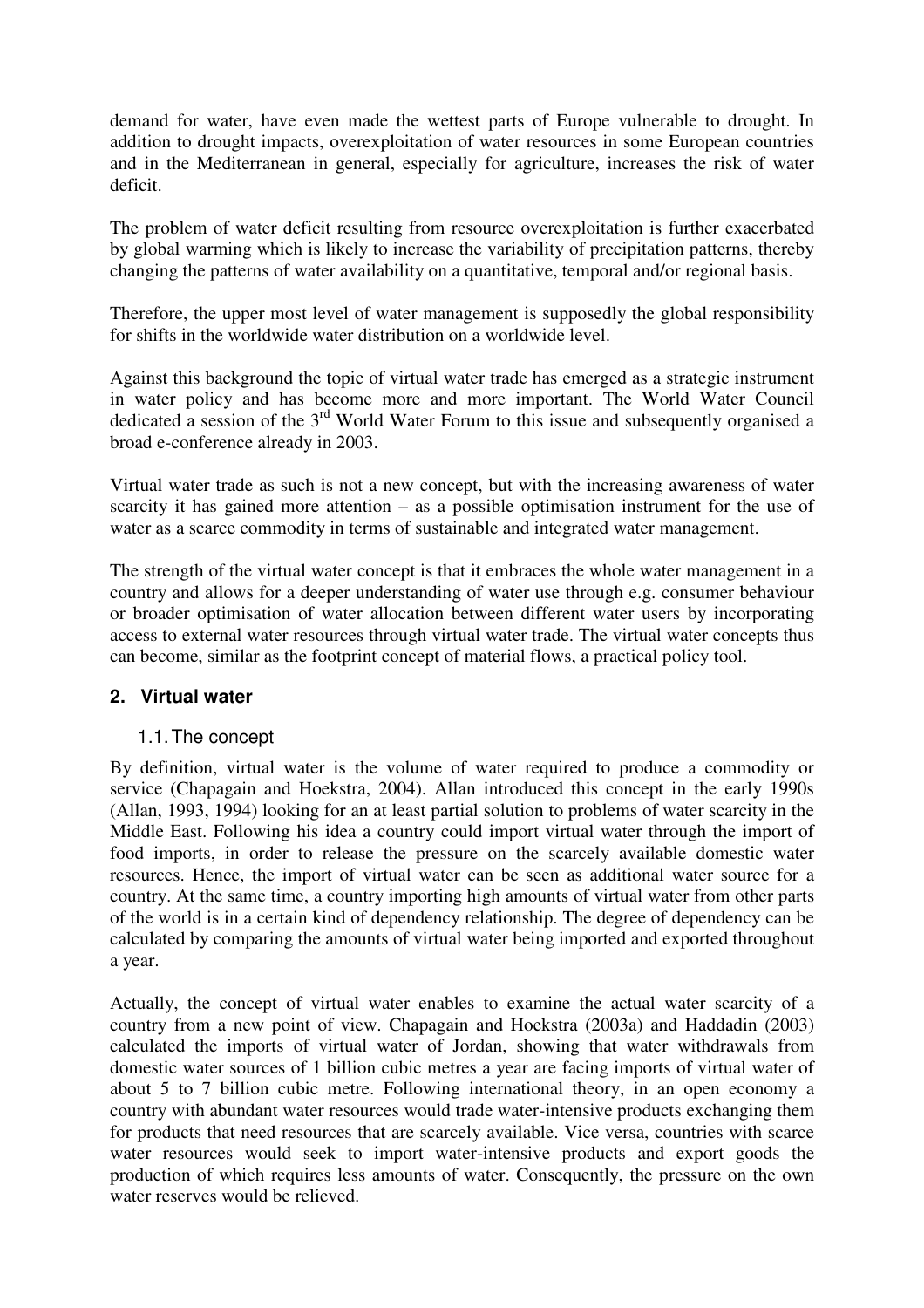The import of virtual water from water-scarce countries, e.g. from the Mediterranean, has also been discussed under the term 'water rucksack'. In this context, the content of virtual water of a product is seen as a backpack filled with water – invisible for the consumer's eyes – coming along with the product as such (Giljum et al., yet unpublished). Thereby, the content of virtual water of a certain product can be calculated either for the producing country (with all its peculiarities in terms of production techniques, climate, etc.) or it can be determined how much water the production of the same product would have required if produced in the importing country itself.

On a cross-national level, the concept of virtual water – or water rucksacks – is gaining more and more importance, economically as well as politically. Due to the considerably increasing international trade of agricultural products higher and higher amounts of virtual water are being exchanged between different world regions. This development can have direct impacts on a country's or a region's environment as well as on the economy; especially if a country with limited water resources produces and exports high amounts of agricultural products, leading to an accentuation of its water scarcity situation. Hence, an excessive use of the own water resources is not only affecting the ecology but, consequently, also the economy. Therefore – closing the circle to the above mentioned arguments – it can be argued that for a wealthy country with scarce water reserves a specialisation on the export of goods of low water-intensity and a concurrent import of water-intensive agricultural products would be advisable.

# 1.2. Influencing factors

The virtual water content of a certain crop can vary significantly depending on the world region where it is grown. The main factors of influence are climatic circumstances and differing production and processing methods. Concerning the former, especially precipitation frequency and temperature, and connected with it humidity and the evapotranspiration of the crop play a main role. These conditions have to be seen as well from a seasonal point of view – as the consumption of water evidently increases when crops are grown in regions of high aridness (and low relative humidity) – while at the same time productivity is decreasing. The latter factor of influence, differences in production and processing methods, are founded in the varying efficiencies in the use of water of different irrigation systems. While surface irrigation solely reaches efficiency values of around 30-50%, sprinkler irrigation can achieve

Regarding the consumption side influencing the demand of virtual water, certainly the total consumption quantity of a country has to be taken into consideration, which in turn depends heavily on the GNP. Citizens of a wealthier country consume more and, consequently, use more water – a fact which is accentuated even more if this country additionally has a big population. Furthermore, the average diet of a country can affect the total water consumption considerably, as meet production is far more water-intensive than the production of vegetables.

# 1.3. Calculating the , virtual water content'

60-80% and drop-irrigation up to 80-95% (Supper, 2003).

Following the calculation procedure elaborated by Chapagain und Hoekstra (2004) the virtual water content, *VWC*, of a plant, given in cubic metres per tonne [m<sup>3</sup>/t] or litre per kilogramme [ $1$ /kg] is calculated as follows:

$$
VWC = \frac{CWR}{Yield}
$$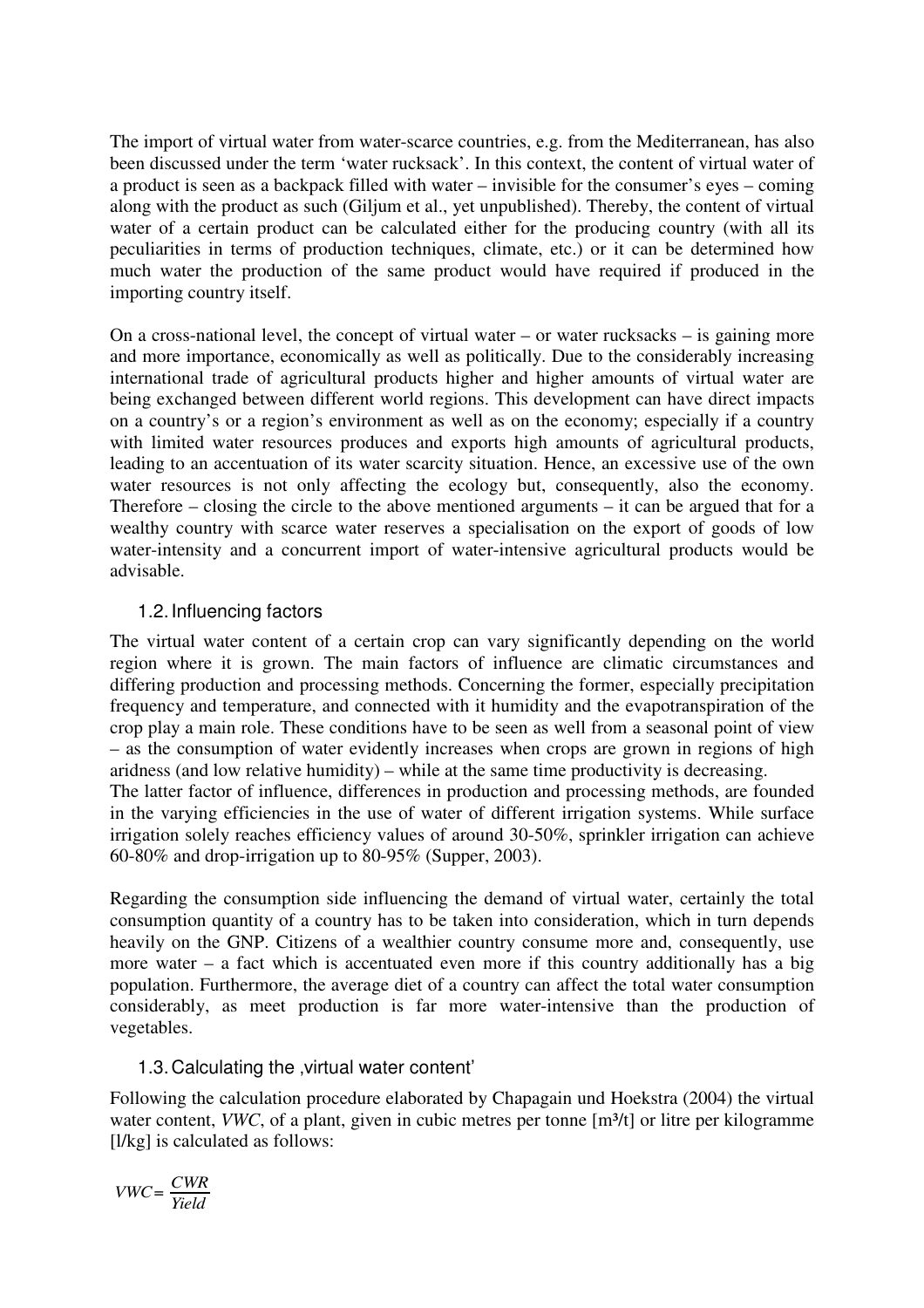*CWR, the crop water requirement* is the "total water needed for evapotranspiration, from planting to harvest for a given crop in a specific climate regime, when adequate soil water is maintained by rainfall and/or irrigation so that it does not limit plant growth and crop yield" (Allen *et al.*, 1998). In order to calculate the crop water demand, the plant's daily evapotranspiration [mm/day] is summed up over the whole growing period.

The *Yield* [t/ha or kg/ha] of a crop is the total production output set into relation with the total production area in hectares.

# **3. Case studies**

In a study carried out for the Agrarmarkt Austria Marketing GesmbH (AMA) the Sustainable Europe Research Institute (SERI) elaborated on the quantities of 'virtual water' used for the production of different agricultural commodities - mainly produced in Mediterranean countries - and imported and exported through the trade of these products (Giljum et al., yet unpublished). In the study the focus was put on the effects brought about by this 'water commerce', especially on the economy and the environment. Thereby, AMA's intention was to point out the impacts consumer behaviour in importing countries can have on the exporting ones.

In the study, the virtual water content of different products produced in four different countries – South Africa, Spain, Israel, and Morocco – was calculated and compared with the water content of the same products produced in Austria. Additionally, the water content of the products was set in relation with the quantity of renewable water reserves in the respective countries. Here, we would like to highlight the results concerning the three Mediterranean countries – the EU-member Spain, Morocco, and Israel – and to provide the necessary systematic knowledge, in order to provide an scientific input for the water management discussion concentrated on in the context of the MELIA project.

As elaborated earlier, the virtual water content of a plant is determined mainly by two parameters – the crop water requirement, being subject to rates of evapotranspiration, and the yield of the crop. Hence, special attention is paid to these values.

# *Strawberries from Spain*

Spain is the world's second largest producer of strawberries. In 2004 almost 335.000 tonnes were produced, which amounts for  $\sim 2\%$  of the total fruit production in Spain. Around 70% of the strawberries were exported – mainly to Germany, France, and England (FAOSTAT, 2007).

In the year 2000, the share of agricultural area in Spain was around 37%, to which 68% of the total water withdrawal was dedicated mainly for irrigation purposes (FAOSTAT, 2007). The renewable water reserves came to ~7.500 litres per capita and day (Chapagain und Hoekstra, 2004).

Although evapotranspiration rates in Spain are considerably high (2.9 mm/d)– and, consequently, so are crop water requirements – supposedly due to production techniques, the yield of strawberries is very high (e.g. three times higher than in Austria), resulting in a noticeably low virtual water content. Nonetheless, by virtue of the low water reserves – especially in southern Spain where the main production fields lie – strawberry production in Spain has to be regarded as problematic.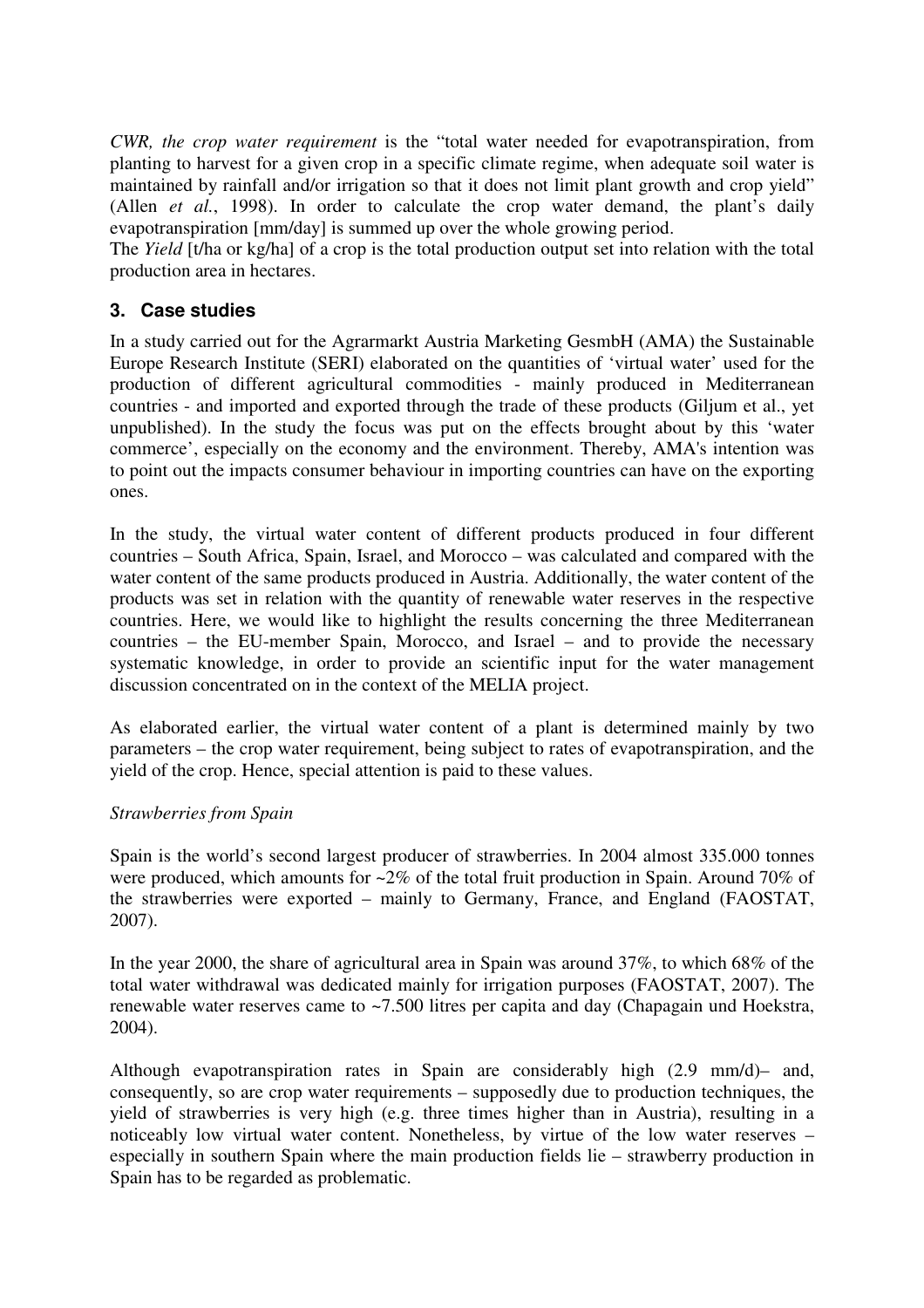#### *Potatoes from Morocco*

In 2004 Morocco produced ~1.5 million tonnes of potatoes, of which only 3% were exported. Potatoes are one of Morocco's main export product; exports go to France, Germany, Britain, and Spain (FAOSTAT, 2007).

In 2000, Morocco's withdrawal from the domestic renewable reserves amounted for 12.5 billions m<sup>3</sup>, the majority of which  $(87%)$  was used for irrigation (FAO, 2005). 22% per cent of the country area are under agricultural use of which 15% are irrigated (FAO, 2007). Regarding irrigation techniques, only 7% of the irrigated land receives drop-irrigation, while 10% are sprinkling and 83% surface irrigation (FAO, 2005). The renewable water reserves came to ~2.800 litres per capita and day (Chapagain und Hoekstra, 2004).

Evapotranspiration rates in Morocco are quite high (3.8 mm/d; compare Austria: 1.5 mm/d), and so is the crop water requirement of potatoes, while the yield is rather low. Consequently, the virtual water content is high (e.g. ~3:1 comparing with the VWC in Austria). Especially in view of the rather low renewable water reserves the potato production in Morocco has to be considered as environmentally critical.

# *Pepper from Israel*

Almost 130.000 tonnes of pepper were produced in Israel in the year 2004, ~7% of the total vegetable production. More than 50% were exported – mainly to EU countries (FAOSTAT, 2007).

According to FAO statistics, in the year 2000 ~20% of the country area was under agricultural use. More or less 2 billion cubic metres of water were used in Israel, of which more than 60% were dedicated to irrigation purposes. Almost 50% of the total agricultural area was irrigated. As a consequence of drastically increasing water scarcity, the main irrigation type in Israel is drop-irrigation, which resulted in a reduction in water demand for irrigation purposes of up to 70%! In 2000, the renewable water reserves came to only 740 litres per capita and day (Chapagain und Hoekstra, 2004).

Similar to Spain, despite the fact evapotranspiration rates in Israel are very high the crop water requirement is relatively low and yields remarkably high, resulting in low virtual water content of Israeli pepper. Nevertheless, for the same reasons as in the case of Spain, the extremely low per capita water reserves (1:35 in comparison with Austria) seem to question the vegetable production in Israel.

# *General comments*

The three Mediterranean countries observed in the AMA study can be seen as representative for a multitude of the countries in the area – in spite of low water reserves considerable amounts of products with high virtual water content are exported. And although in some cases the virtual water content of a crop may be relatively low, it is the dimension of the total production and consequently of the exports which causes an aggravation of the water scarcity. Additionally, in some cases the export of agricultural products amounts only for a small share in the total earnings of a country. Reducing the part of the production designated for the export would have only low impact on the local economy (Dietzenbacher und Velázquez, 2007). Certainly, there are also cultural arguments which have to be taken into consideration when discussing this issue.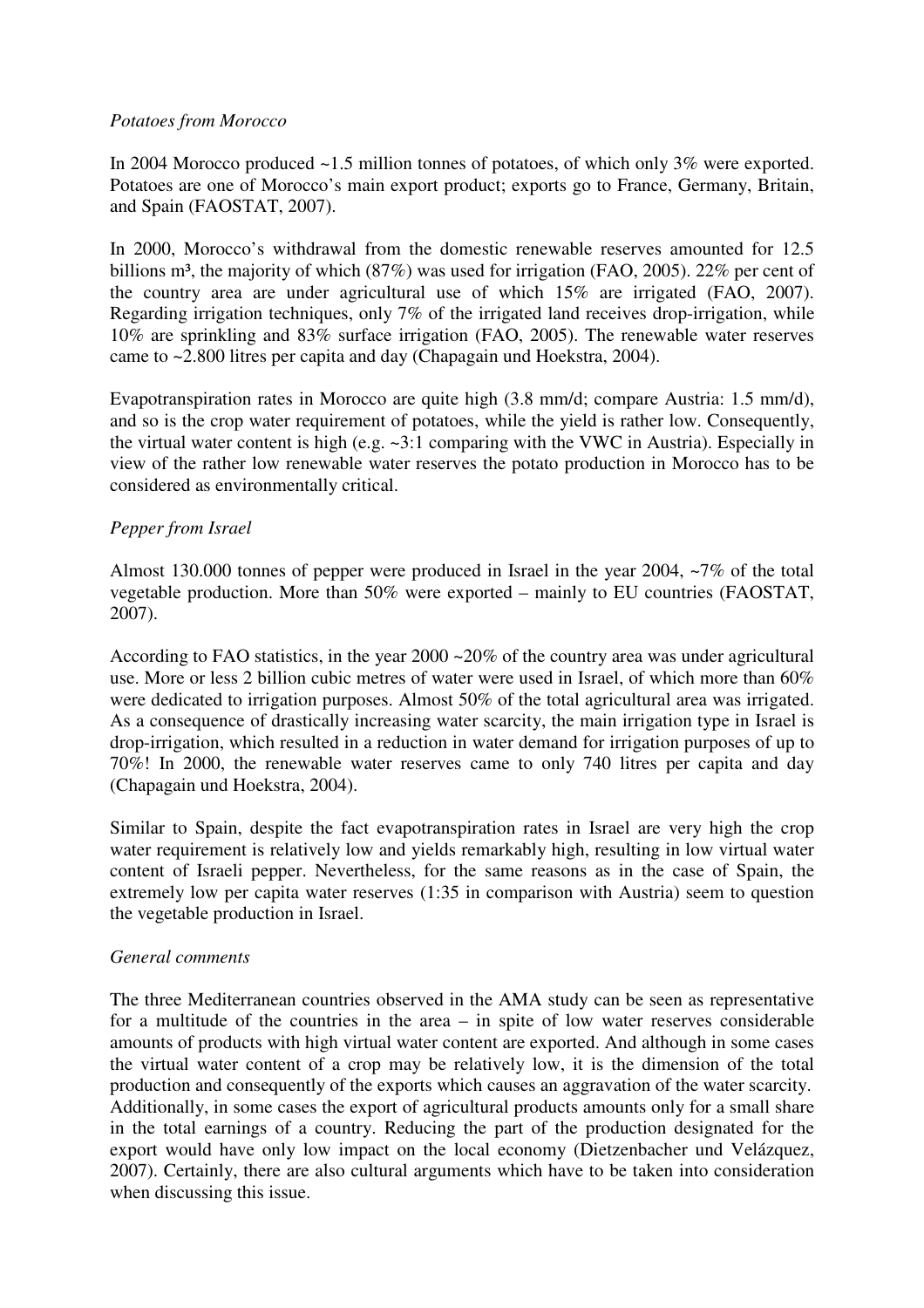# **4. The complexity of integrated water management**

The concept of virtual water, specified through the elaborated case studies, shows that the realm of managing water resources at a national as well as at an international level is a quite complex one, taking place at various levels and including various different 'players', pointing out a new source of potential conflict.

On a national level, managing the existing water resources is not only an issue of adapting the existing demands to the present water reserves but also, and in combination with it, of providing for their just and equal distribution. The comparison of different countries' behaviours with regard to the trade of virtual water can be seen as innovative basis for a discussion in that sense. Still, it is one country's decision how to allocate the available resources and where to invest them.

But aquifers are not bound to national borders, nor do rivers stop at the crossing to the neighbouring country. Admitting and realizing this fact, the watershed-approach became the core of the EU water framework directive (EU Parliament, 2000), which 'encourages' the member states adjacent to one watershed to cooperate in the management of the same.

The international responsibility in terms of aggravating the water scarcity through importing water-intensive products might be given, but even if the consumers' behaviour and with it import strategies would be changed, and consequently the pressure on the water use in scarce countries would be eased, this would not per se cause an improvement in the dissemination of the additional water resources in the respective country.

Taken the issue of food security into account, each country is sovereign in the decision of how to realise its food security and its related water use and virtual water trade. This is necessary for the stability and future planning of a country. While water scarcity is a constraint to food production, the level of income primarily determines food security, especially in urbanised regions. The issue of food security is surely a politically sensitive one. Shopping for food in the world is at least a matter of risk analysis and costing.

Summarised, the multi-dimensionality of the water management issues makes them less tangible, as the involvement of various points of view of different stakeholders leads necessarily to strong conflicts of objectives. In the realm of Sustainable Development such rather undefined and complex situations are tried to be tackled by transdisciplinary dialogue processes.

# **5. Dialogue forum MELIA**

The EU-research project MELIA (Mediterranean Dialogue on Integrated Water Management, *Coordinated Action* within the 6<sup>th</sup> Framework Programme) aims to support the transition to integrated water resources management by establishing a transdisciplinary dialogue platform for different protagonists, such as political bodies, administrative institutions, scientists, sociologists, lawyers, economists, end-users and citizens of all Mediterranean countries (see www.meliaproject.eu).

The Core Group partnership of MELIA has been structured in a way to include players with experience in the scientific, technical and socio-economic sectors, in past or on-going European, national or regional projects and networks, and committed to a dialog without prejudices; but also to incorporate other players, such as basin management organisations, water suppliers to cities, industrial groups, agriculture water users, and NGOs with contrasted experience in day to day management of water related issues.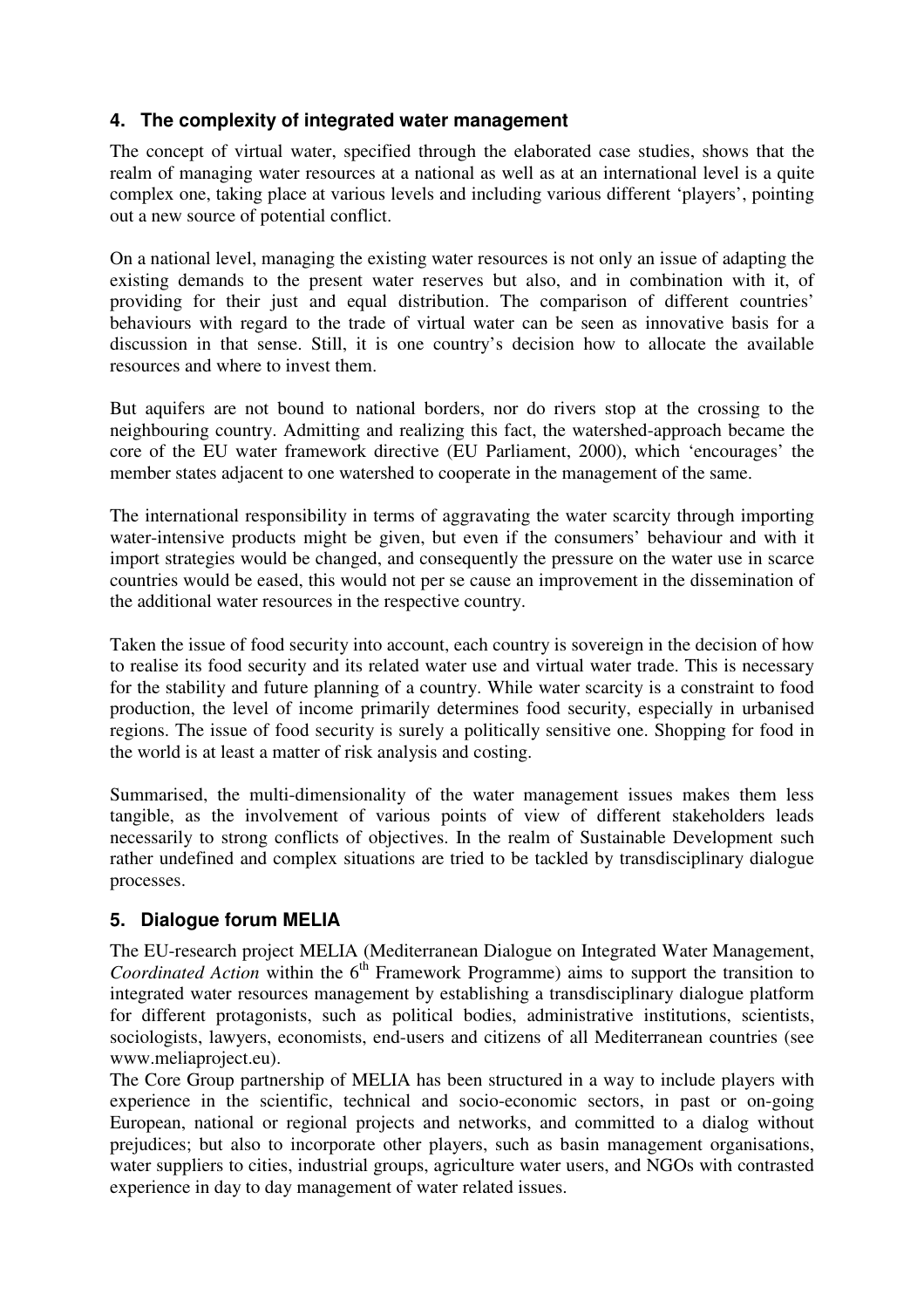# **6. Virtual water in the dialogue process**

It seems to be evident to combine the two different approaches discussed above; on the one hand the complex topic of (virtual) water management, which we aim to introduce on the basis of the results of the comparative study to the MELIA project – the dialogue on integrated water management in the Mediterranean region – on the other hand.

Virtual water trade as a policy option requires thus a deeper understanding of its impacts not only related to international trade regimes but also on the local, social, environmental, economic and cultural situation.

The core of this innovative approach is the involvement of a, so far not considered, group of stakeholders – the group of non-Mediterranean consumers. These consume virtual water of Mediterranean sources through imported products and goods. In other words, external players are affecting directly as well as indirectly the demand on water in the region, which may increase local water scarcity problems. Hence, the MELIA project will serve as a platform where internal and external stakeholders with obviously different background and interests come together. Intrinsic conflicts of objectives can thus be experienced, and problems of water scarcity in the context of virtual trade be communicated to the co-responsibles. In the final paper we will present at the conference a review of the issues being in the discourse of virtual water trade.

By that means the group of consumers outside of the Mediterranean area might become aware of a, so far not perceived, aspect of their behaviour, and realise the responsibility/effect they have on basic living conditions outside of their social world.

We aim to address specifically issues of food security and consumer diet.

We expect first steps of integration of knowledge and experiences of both stakeholder groups – internal as well as external. Outcomes of the dialogue processes will be documented and presented at the MELIA website and may serve as a valuable source of information. These information will then be integrated within the Austrian study. The subsequent analysis of further needed research activities will be published.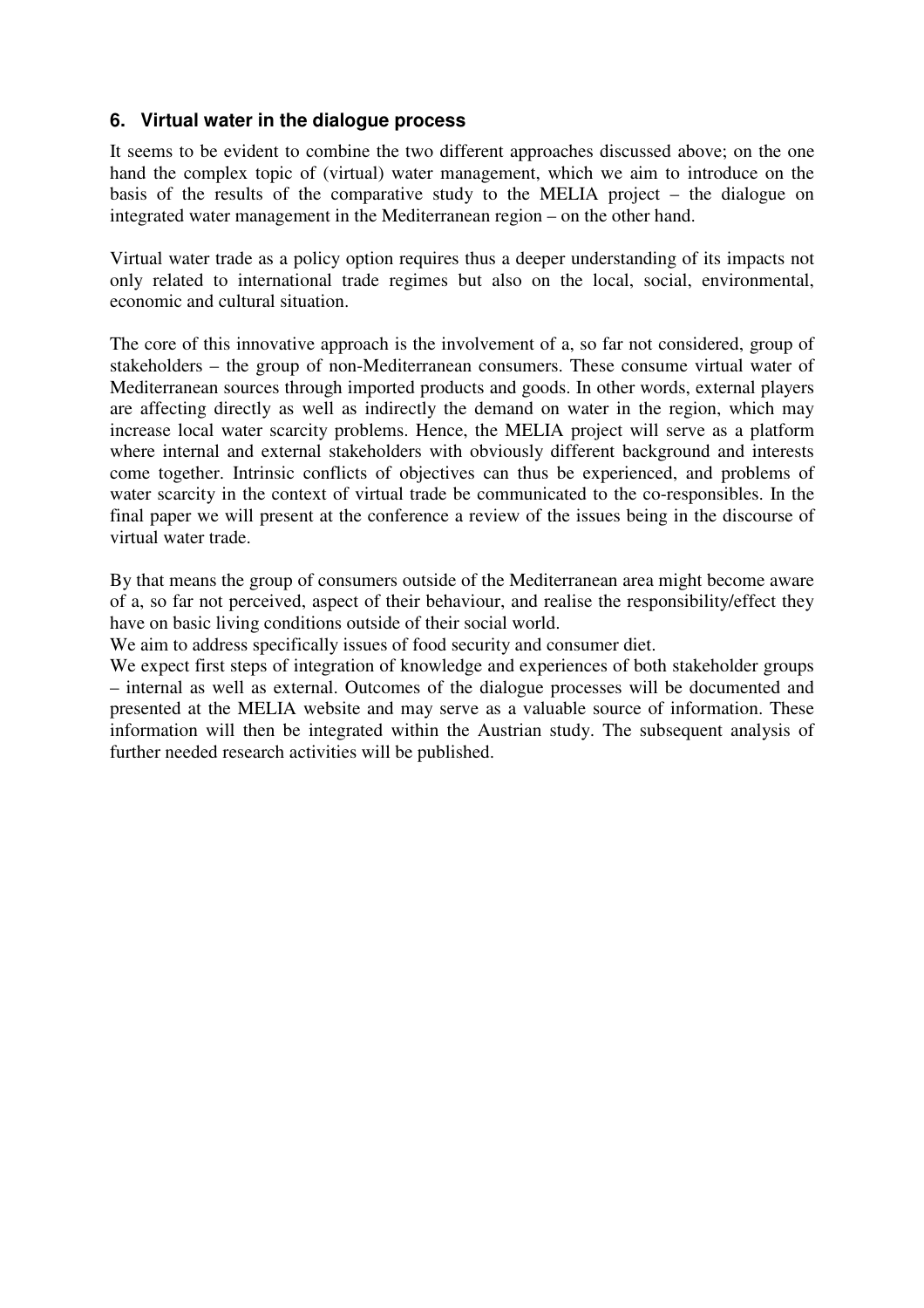#### **References**

Allan, JA (1993) Fortunately there are substitutes for water otherwise our hydro-political futures would be impossible. In: *Priorities for water resources allocation and management*, ODA, London, pp. 13-26

Allan, JA (1994) Overall perspectives on countries and regions. In: Rogers, P. and Lydon, P. *Water in the Arab World: perspectives and prognoses*, Harvard University Press, Cambridge, Massachusetts, pp. 65-100

Allan, JA (1998) Virtual water: a strategic resource. Global solutions to regional deficits, *Groundwater 36*, 545–546

Chapagain, AK, Hoekstra, AY (2003a) Virtual water flows between nations in relation to trade in livestock and livestock products*.* Value of Water Research Report Series No. 13, UNESCO-IHE, Delft, the Netherlands. *http://www.waterfootprint.org/Reports/Report13.pdf*

Chapagain, AK, Hoekstra, AY (2004) Water footprints of nations. Value of Water Research Report Series No. 16, Delft, the Netherlands: UNESCO-IHE

Dietzenbacher, E, Velázquez, E (2007) Analysing Andalusian Virtual Water Trade in an Input-Output Framework. *Regional Studies 41.2*, 185-196

European Commission (2006) Water Scarcity and Drought. First Interim Report. Available at http://circa.europa.eu/Public/irc/env/wfd/library?l=/framework\_directive/scarcity\_droughts/in terim\_report\_06pdf/\_EN\_1.0\_&a=d

European Parliament (2000) Directive 2000/60/EC of the European Parliament and of the Council establishing a framework for the Community action in the field of water policy. Available at

http://ec.europa.eu/environment/water/water-framework/index\_en.html

FAO (2005) *Maroc*. AQUASTAT. Système d'information de la FAO sur l'eau et l'agriculture. Available at http://www.fao.org/ag/agl/aglw/aquastat/countries/morocco/indexfra.stm

FAO (2007) *Israel*. Statistical Yearbook. Country profiles. Available at http://www.fao.org/es/ess/yearbook/vol\_1\_2/pdf/Israel.pdf

FAO (2007) *Morocco*. Statistical Yearbook. Country profiles. Available at http://www.fao.org/es/ess/yearbook/vol\_1\_2/pdf/Morocco.pdf

FAO (2007) *Spain*. Statistical Yearbook. Country profiles. Available at http://www.fao.org/es/ess/yearbook/vol\_1\_2/pdf/Spain.pdf

FAOSTAT (2007) *Statistics on agricultural production and trade*. Food and Agricultural Organisation of the United Nations. Available at http://faostat.fao.org.

Haddadin, MJ (2003) Exogenous water: A conduit to globalization of water resources. In: Hoekstra, A.Y. 'Virtual water trade: Proceedings of the International Expert Meeting on Virtual Water Trade', Value of Water Research Report Series No. 12, UNESCO-IHE, Delft, the Netherlands. *http://www.waterfootprint.org/Reports/Report12.pdf*